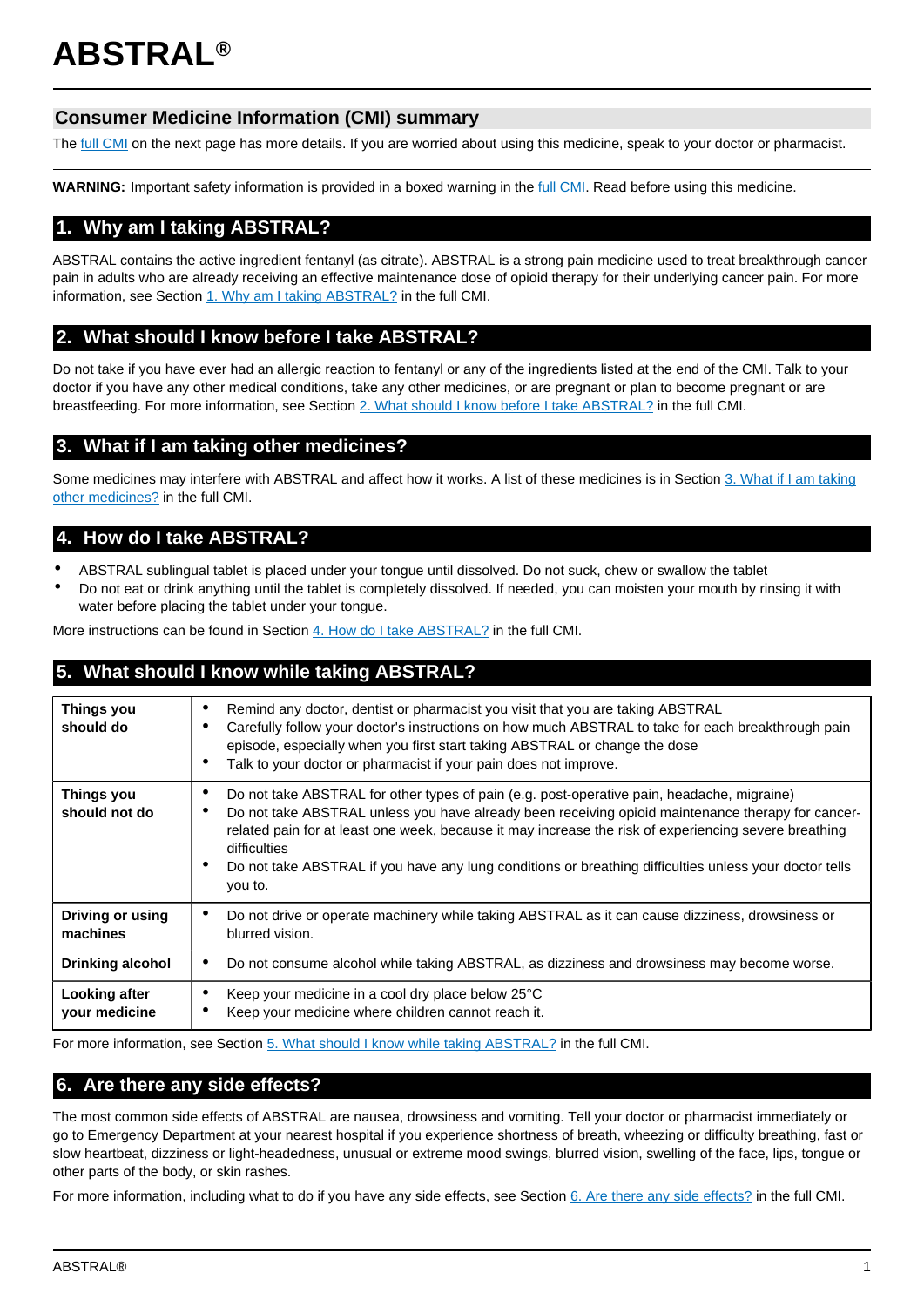## <span id="page-1-0"></span>**WARNING:**

### **Limitations of use**

ABSTRAL should only be taken when your doctor decides that other treatment options are not able to effectively manage your pain or you cannot tolerate them.

#### **Hazardous and harmful use**

ABSTRAL poses risks of abuse, misuse and addiction which can lead to overdose and death. Your doctor will monitor you regularly during treatment.

#### **Life threatening respiratory depression**

ABSTRAL can cause life-threatening or fatal breathing problems (slow, shallow, unusual or no breathing) even when taken as recommended. These problems can occur at any time during use, but the risk is higher when first starting ABSTRAL and after a dose increase, if you are older, or have an existing problem with your lungs. Your doctor will monitor you and change the dose as appropriate.

#### **Use of other medicines or alcohol while taking ABSTRAL**

Taking ABSTRAL with other medicines that can make you feel drowsy such as sleeping tablets (e.g. benzodiazepines), other pain relievers, antihistamines, antidepressants, antipsychotics, gabapentinoids (e.g. gabapentin and pregabalin), cannabis and alcohol may result in severe drowsiness, decreased awareness, breathing problems, coma and death. Your doctor will minimise the dose and duration of use, and monitor you for signs and symptoms of breathing difficulties and sedation. You must not drink alcohol while taking ABSTRAL.

# **ABSTRAL®**

**Active ingredient:** fentanyl (as citrate)

# **Consumer Medicine Information (CMI)**

This leaflet provides important information about taking ABSTRAL.

## **You should also speak to your doctor or pharmacist if you would like further information or if you have any concerns or questions about taking ABSTRAL.**

## **Where to find information in this leaflet:**

[1. Why am I taking ABSTRAL?](#page-1-1)

- [2. What should I know before I take ABSTRAL?](#page-1-2)
- [3. What if I am taking other medicines?](#page-2-0)
- [4. How do I take ABSTRAL?](#page-2-1)
- [5. What should I know while taking ABSTRAL?](#page-3-0)
- [6. Are there any side effects?](#page-4-0)
- [7. Product details](#page-5-0)

# <span id="page-1-1"></span>**1. Why am I taking ABSTRAL?**

#### **ABSTRAL contains the active ingredient fentanyl (as citrate).**

ABSTRAL belongs to a group of strong pain relieving medicines called opioid analgesics, and works by blocking the sensation of pain.

<span id="page-1-2"></span>ABSTRAL is used to treat breakthrough pain in adults with cancer who are already receiving an effective maintenance dose of opioid therapy to control their persistent cancer pain. Breakthrough pain is a short episode of sudden intense pain despite well controlled persistent cancer pain.

## **2. What should I know before I take ABSTRAL?**

#### **Warnings**

Opioids have a potential to cause addiction, even if taken exactly as prescribed. It is possible that ABSTRAL may become habit forming causing mental and physical dependence. If abused it may become less able to reduce pain.

#### **Tolerance**

As with all other opioid containing products, tolerance to ABSTRAL may develop, which means that you may need higher doses to control your breakthrough pain.

#### **Dependence and Withdrawal**

As with all other opioid containing products, your body may become used to you taking ABSTRAL. Taking it may result in physical dependence. Physical dependence means that you may experience withdrawal symptoms if you stop taking opioids suddenly, so it is important to take these exactly as directed by your doctor.

Continue taking your medicine for as long as you need it or your doctor tells you. If you stop taking ABSTRAL, you must continue to take your usual opioid pain relieving medicine to treat your persistent cancer pain as advised by your doctor. When you stop taking ABSTRAL there should be no noticeable effects but your pain may worsen and some people may experience some or all of the following withdrawal symptoms:

- loss of appetite, nausea, vomiting or diarrhoea
- nervousness, restlessness, agitation, trouble sleeping or anxiety
- body aches, weakness or stomach cramps
- increased heart rate, breathing rate or pupil size
- watery eyes, runny nose, chills or yawning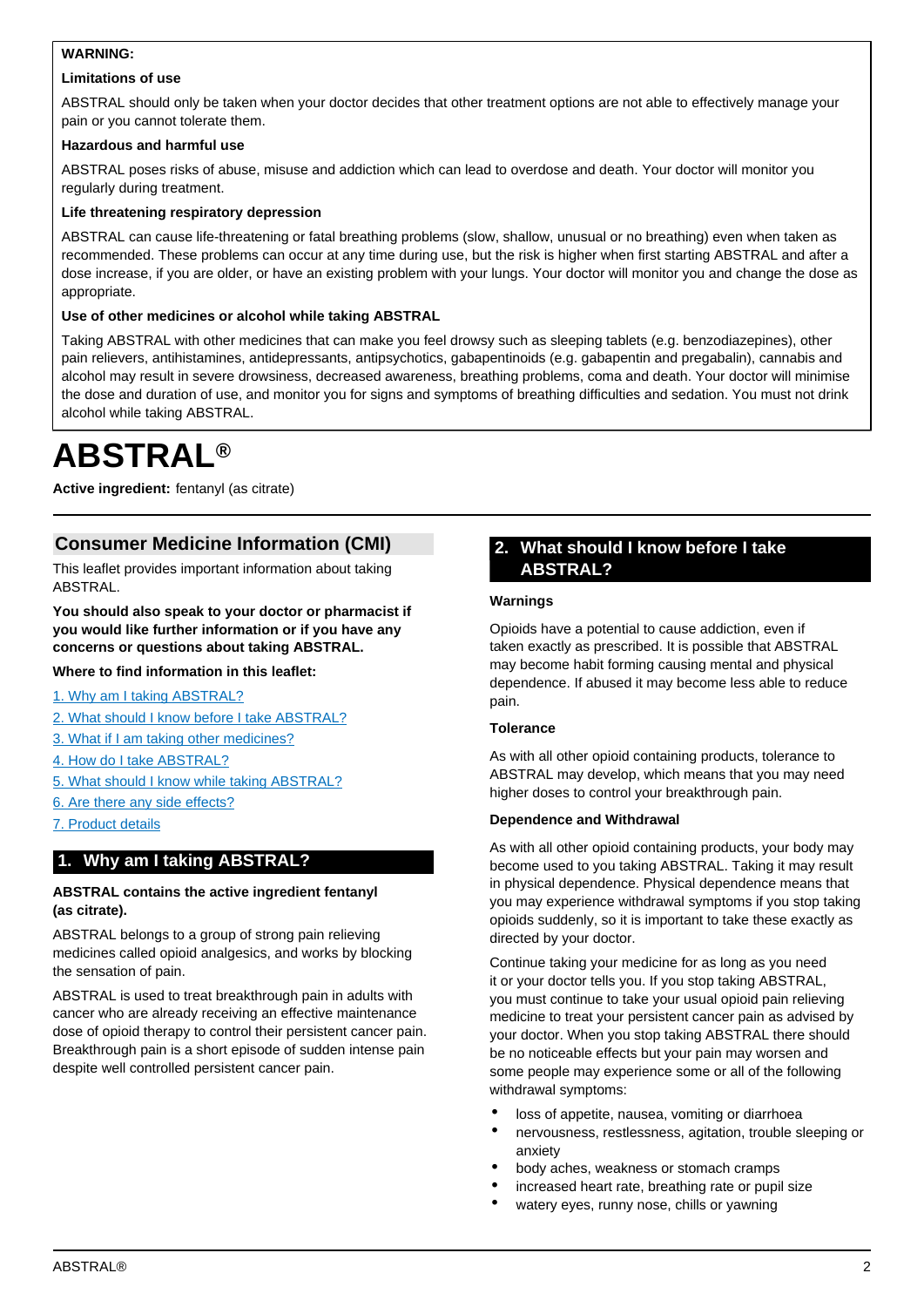increased sweating

#### **Do not take ABSTRAL:**

- 1. If you are allergic to fentanyl or any of the ingredients listed at the end of this leaflet. Always check the ingredients to make sure you can use this medicine
- 2. If you are allergic to any other similar medicines (such as other opioid analgesics)
- 3. For other types of short-term or acute pain (e.g. postoperative pain, headache, migraine)
- 4. If you are not already receiving (and are not tolerant to) opioid maintenance therapy for cancer-related pain
- 5. If you have any lung conditions or breathing difficulties.

#### **Check with your doctor if you have or have had:**

- Difficulty breathing, wheezing, chronic cough, asthma or other breathing conditions such as chronic obstructive pulmonary disease (COPD),
- Myasthenia gravis (immune disease that causes muscle weakness)
- A brain tumour, increased pressure in your skull, reduced alertness, coma, or head injury
- Heart problems
- Liver or kidney problems
- Low blood pressure
- Mouth wounds or mucositis (inflammation and ulceration of the mouth or gut lining)

During treatment, you may be at risk of developing certain side effects. It is important you understand these risks and how to monitor for them. See additional information under Section [6. Are there any side effects?](#page-4-0)

#### **Pregnancy and breastfeeding**

Check with your doctor if you are pregnant or intend to become pregnant. Prolonged treatment with fentanyl during pregnancy or use during labour can cause breathing problems, signs of withdrawal, severe harm or life-threatening damage in the newborn.

Talk to your doctor if you are breastfeeding or intend to breastfeed. Fentanyl can get into breast milk and may cause side effects in the breast-fed infant. You should not start breastfeeding until at least 5 days after the last dose of ABSTRAL.

## <span id="page-2-0"></span>**3. What if I am taking other medicines?**

Tell your doctor or pharmacist if you are taking any other medicines, including any medicines, vitamins or supplements that you buy without a prescription from your pharmacy, supermarket or health food shop.

#### **Some medicines may interfere with ABSTRAL and affect how it works. These include:**

- some antibiotics used to treat infections such as erythromycin, rifampicin or rifabutin
- some medicines used to treat fungal infections such as ketoconazole and itraconazole
- some medicines used to treat HIV infections such as ritonavir
- some medicines used to treat convulsions/fits such as gabapentin, pregabalin, carbamazepine, phenobarbital or phenytoin
- other medicines used to treat pain
- cough suppressants
- medicines used for surgery (anaesthetics) and muscle relaxants
- some antihistamines
- medicines used to help you relax, sleep, relieve anxiety, depression and mental disorders, such as barbiturates, benzodiazepines, cannabis
- some antidepressants such as phenelzine and selegiline, as these may increase the risk of a potentially lifethreatening condition called serotonin syndrome. Symptoms of serotonin syndrome include confusion, fast heartbeat, hallucinations, restlessness, shaking, shivering, sudden jerking of muscles, sweating)
- alcohol
- certain types of strong pain killers such as buprenorphine, nalbuphine and pentazocine. You could experience symptoms of withdrawal syndrome (nausea, vomiting, diarrhoea, anxiety, chills, tremor, and sweating) while using these medicines.

**Check with your doctor or pharmacist if you are not sure whether the medicines, vitamins or supplements you are taking will affect ABSTRAL**

## <span id="page-2-1"></span>**4. How do I take ABSTRAL?**

- Follow all directions given to you by your doctor or pharmacist. They may differ from the information contained in this leaflet.
- If you do not understand the instructions for use, ask your doctor or pharmacist for help.

#### **How much to take**

You must follow your doctor's instructions on how much ABSTRAL to take. Your dose is the dose that eases your breakthrough pain. This dose is determined by slowly increasing the ABSTRAL dose as explained below.

#### **When starting ABSTRAL**

Your persistent cancer pain must be well controlled on regular opioid pain medicines before you start ABSTRAL for the breakthrough pain. Do not stop your regular pain medicines.

• You must start with 100 micrograms of ABSTRAL. If adequate pain relief is not achieved within 30 minutes, your doctor may recommend a supplemental (second) 100 microgram tablet.

#### **Do not use more than two (2) doses of ABSTRAL for each episode of breakthrough cancer pain. Wait at least 2 hours before treating another episode of breakthrough pain with ABSTRAL.**

- If your pain is not relieved after the second supplemental dose, you cannot take another ABSTRAL tablet for at least 2 hours. Your doctor may recommend other pain medicines to relieve this episode of breakthrough pain
- If adequate pain relief was not achieved for an earlier episode of breakthrough cancer pain, your doctor may slowly increase the dose for your next episode(s) of breakthrough cancer pain until you find a dose that gives you adequate relief and without severe side effects. This is because everyone's pain is different and finding the right dose for you is important.

#### **After you have found the right ABSTRAL dose**

After you and your doctor have found the dose of ABSTRAL that provides adequate breakthrough cancer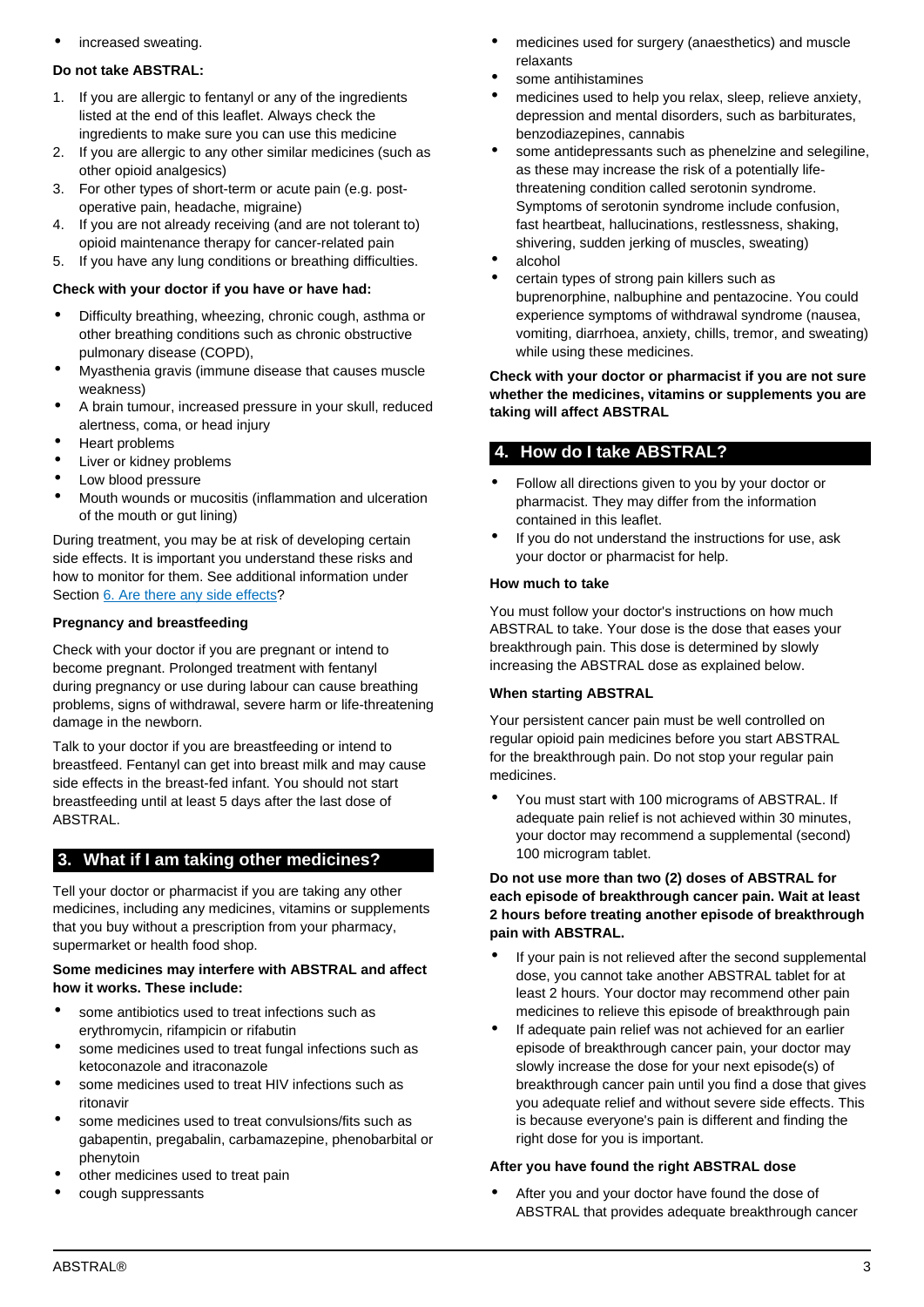pain relief for you, this is the ongoing dose that you should take for each episode of breakthrough cancer pain

- **DO NOT TAKE MORE THAN THE DOSE YOUR DOCTOR HAS RECOMMENDED FOR EACH EPISODE OF BREAKTHROUGH CANCER PAIN**
- **You must tell your doctor immediately if you are using ABSTRAL more than four times per day, as your doctor may need to change your regular medicines for the persistent cancer pain**
- Your doctor may adjust your ABSTRAL dose whenever changes to your regular pain medications are made.
- Once your persistent pain has been controlled, your doctor may need to change your dose of ABSTRAL further
- **Let your doctor know if your ABSTRAL dose is no longer providing pain relief. Your doctor will decide if your dose needs to be changed.**
- **Do not change doses of ABSTRAL or your other pain medicines on your own.**

### **When to take ABSTRAL**

You can take ABSTRAL whenever you have an episode of breakthrough cancer pain; up to four (4) doses per day. You must wait for at least two (2) hours before treating another episode of breakthrough pain with ABSTRAL.

• You can discontinue ABSTRAL when you no longer have any breakthrough cancer pain, but you must tell your doctor before you do so. You must also continue to take your usual opioid pain relieving medicine to treat your persistent cancer pain as advised by your doctor. You may experience withdrawal symptoms similar to the possible side effects of ABSTRAL when discontinuing ABSTRAL. If you experience any withdrawal symptoms your doctor will evaluate if you need medicine to reduce or eliminate these.

### **How to take ABSTRAL**

If your mouth is dry, take a sip of water to moisten it. Spit out or swallow the water before taking ABSTRAL.



**STEP 1:** Remove the tablet(s) from the blister pack immediately before use as follows:

- Separate one of the blister squares from the pack by tearing along the dotted lines/perforations (keep the remaining blister squares together)
- Peel back the edge of the foil as indicated by the arrow on the coloured strip, and gently remove the tablet.
- Do not try to push ABSTRAL sublingual tablets through the foil top, as this will damage the tablet.



**STEP 2:** Place the tablet under your tongue as far back as you can, and let it dissolve completely.

- ABSTRAL will dissolve rapidly under the tongue and be absorbed in order to provide pain relief. It is therefore important that you do not suck, chew or swallow the tablet.
- You should not drink or eat anything until the tablet has completely dissolved under your tongue.





#### **If you take too much ABSTRAL**

If you or someone else receives too much ABSTRAL (overdose) or experiences one or more of the symptoms below, immediately call triple zero (000) for an ambulance. Keep the person awake by talking to them or gently shaking them every now and then. You should follow the above steps even if someone other than you accidentally takes ABSTRAL that was prescribed for you. If someone takes an overdose they may experience one or more of the following symptoms:

- Slow, unusual or difficult breathing
- Drowsiness, dizziness or unconsciousness
- Slow or weak heartbeat
- Nausea or vomiting
- Convulsions or fits.

If you think that you or someone else may have taken too much ABSTRAL, urgent medical attention may be needed. **You should immediately:**

- phone the Poisons Information Centre (**by calling 13 11 26**), or
- contact your doctor, or
- go to the Emergency Department at your nearest hospital.

#### **You should do this even if there are no signs of discomfort or poisoning.**

<span id="page-3-0"></span>When seeking medical attention, take this leaflet and remaining medicine with you to show the doctor. Also tell them about any other medicines or alcohol which have been taken.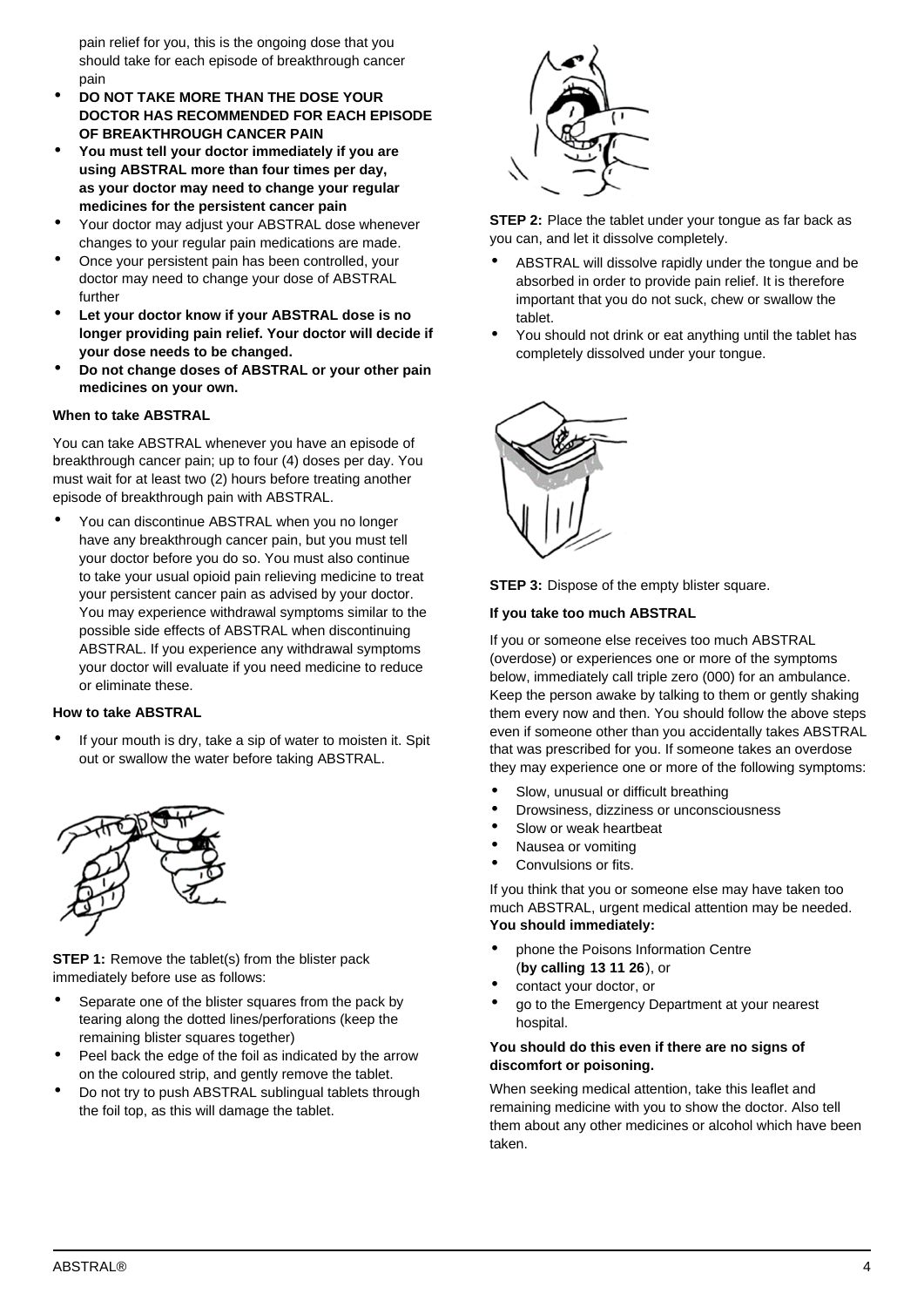# **5. What should I know while taking ABSTRAL?**

#### **Things you should do**

Keep all of your doctor's appointments so that your progress can be checked.

Tell your doctor or pharmacist if you do not feel well while you are taking ABSTRAL

#### **Call your doctor straight away if:**

- You become pregnant while taking ABSTRAL
- Your breakthrough cancer pain does not improve.

Remind any doctor, dentist or pharmacist you visit that you are taking ABSTRAL. If you are going to have surgery, tell the surgeon or anaesthetist that you are taking ABSTRAL.

#### **Things you should not do**

- Do not take ABSTRAL to treat any other complaints unless your doctor or pharmacist tells you to
- Do not give your medicine to anyone else, even if they have the same condition as you
- Do not give ABSTRAL to anyone younger than 18 years of age
- Do not switch from ABSTRAL to other medicines that contain fentanyl without your doctor's advice as it can result in a fatal overdose. ABSTRAL is NOT interchangeable with other fentanyl products. Your doctor will prescribe starting and maintenance doses of the new fentanyl medicine if you are switched
- Do not substitute ABSTRAL for any other pain reliever. The use of ABSTRAL without dose titration or by individuals who have not already been taking regular opioid medication for at least one week may result in fatal overdose.
- Do not take ABSTRAL for short-term pain that you would expect to go away in a few days, such as: pain from injuries, from doctors' or dentists' visits, surgery or headaches/migraines.
- Do not drink grapefruit juice while you are prescribed ABSTRAL treatment as it may increase the side effects of ABSTRAL.

#### **Things to be careful of**

- Do not take high doses of ABSTRAL for long periods of time unless your doctor tells you to
- ABSTRAL may be habit forming.

#### **The below medical emergencies can cause death. Get emergency medical help right away if:**

- A child accidentally takes ABSTRAL. ABSTRAL can cause an overdose and death in any child who takes it
- An adult who has not been prescribed ABSTRAL takes it

#### **Driving or using machines**

Do not drive or operate machinery while taking ABSTRAL as ABSTRAL may cause dizziness, drowsiness or blurred vision in some people.

#### **Drinking alcohol**

#### **Tell your doctor if you drink alcohol.**

Do not consume alcohol while taking ABSTRAL, as dizziness and drowsiness may become worse. There is an increased risk of decreased awareness, breathing difficulties, coma and death if taken at the same time as alcohol.

#### **Looking after your medicine**

- Keep your medicine where the temperature stays below 25°C
- Keep your medicine in the original pack until it is time to take it.

Follow the instructions in the carton on how to take care of your medicine properly.

Store it in a cool dry place, away from moisture, heat or sunlight; for example, do not store it:

- In the bathroom or near a sink, or
- In the car or on window sills.

Do not use this medicine after the expiry date printed on the pack or if the packaging is torn or shows signs of tampering.

#### **Keep it where young children cannot reach it.**

A locked cupboard at least one-and-a-half metres above the ground is a good place to store medicines.

#### **Getting rid of any unwanted medicine**

If your doctor tells you to stop taking this medicine or it is out of date, take all unused medicine to any pharmacy for safe disposal.

## <span id="page-4-0"></span>**6. Are there any side effects?**

This medicine helps most people with breakthrough cancer pain, but it may have unwanted side effects in a few people. All medicines can have side effects. If you do experience any side effects, most of them are minor and temporary. However, some side effects may need medical attention.

See the information below and, if you need to, ask your doctor or pharmacist if you have any further questions about side effects. Do not be alarmed by the following list of side effects. You may not experience any of them.

#### **Less serious side effects**

| Less serious side effects                                                                                                                                                                                                          | What to do                                                                                                     |
|------------------------------------------------------------------------------------------------------------------------------------------------------------------------------------------------------------------------------------|----------------------------------------------------------------------------------------------------------------|
| General body-related:<br>headache, drowsiness,<br>sleepiness, dizziness, tiredness<br>excessive sweating<br>dry mouth, sore mouth or mouth/<br>gum/lip ulcers<br>blurred vision<br>low blood pressure<br>itchy skin rash, bruising | Speak to your<br>doctor if you<br>have any of<br>these less-<br>serious side<br>effects and<br>they worry you. |
| joint pain and stiffness<br>erectile dysfunction<br><b>Stomach and Bowel-related:</b>                                                                                                                                              |                                                                                                                |
| nausea<br>vomiting<br>constipation<br>loss of appetite, stomach pain,<br>indigestion<br>tonque disorder                                                                                                                            |                                                                                                                |